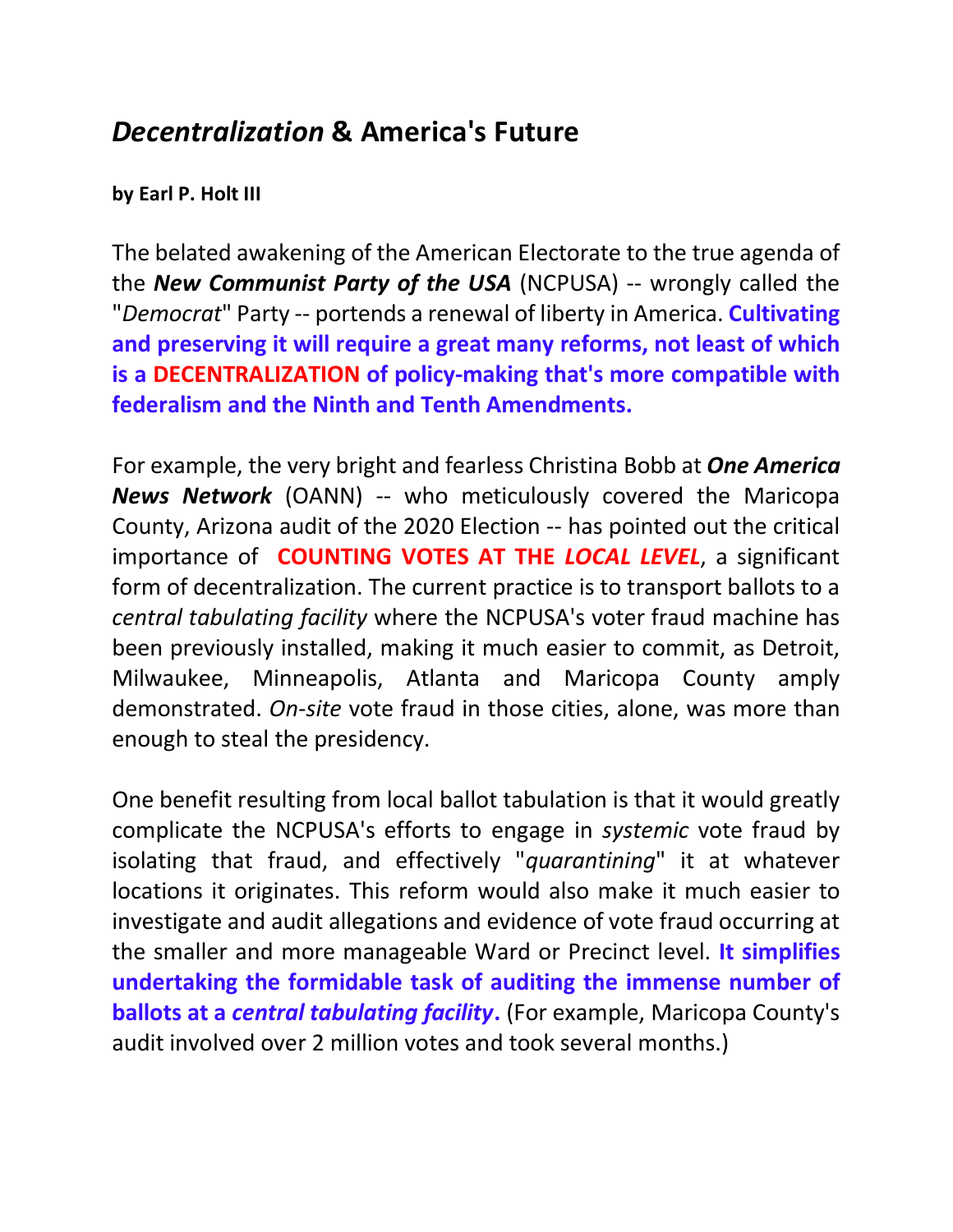Another obvious example of the need for decentralization is evident in the area of **PUBLIC SCHOOL POLICY AND CURRICULA**. Parents have finally come to the realization that most public school systems are not interested in their opinions, and are interested only in adopting the crazy and perverse ideas cooked up by charlatans at the *U.S. Department of Education*. These are then implemented by the traitorous and misnamed *National Education Association*, and include *Critical Race Theory*, *gender identity* counseling, *New Math,* "*ethno-math*," *White Skin Privilege*, *No Child Left Behind*, and many other crazy and subversive theories and practices that are destroying public education. The elementary schools in Moline, Illinois even sponsor an after-school "*Satan Club***.**" Chloroforming the *Department of Education* is a necessary first step toward decentralizing public education in America.

The father of a teenage rape victim denounced Virginia's *Loudon County School Board* for its policy permitting male "*transgenders*" to use the *Girl's Restrooms*. That policy enabled a n\*gger to take advantage of the policy and rape the man's 15 year-old white daughter at *Stone Bridge School*. School officials lied about the incident to police and to the girl's parents by minimizing the incident and characterizing it as "*an altercation in a restroom*." The justifiably furious father of the victim was arrested for denouncing school officials at their next school board meeting, and is being prosecuted for it by Loudon County's Soros-elected D.A. **Parents criticizing school boards have also found themselves harassed and investigated by the FBI as "***terrorists"* **at the request of Miguel Cardona, Biden's Secretary of Education.**

Clearly, our uniform and *centralized* approach to **PUBLIC HEALTH POLICY** has been disastrous, as the U.S. response to the COVID-19 "*pandemic*" amply demonstrates. **Uniform policies imposed by Washington, DC bureaucrats are too easily hijacked and misused by corrupt and dishonorable politicians.** This public health emergency has been used as a pretext for "*lockdowns*" by "*Democrat*" politicians in **BLUE** cities and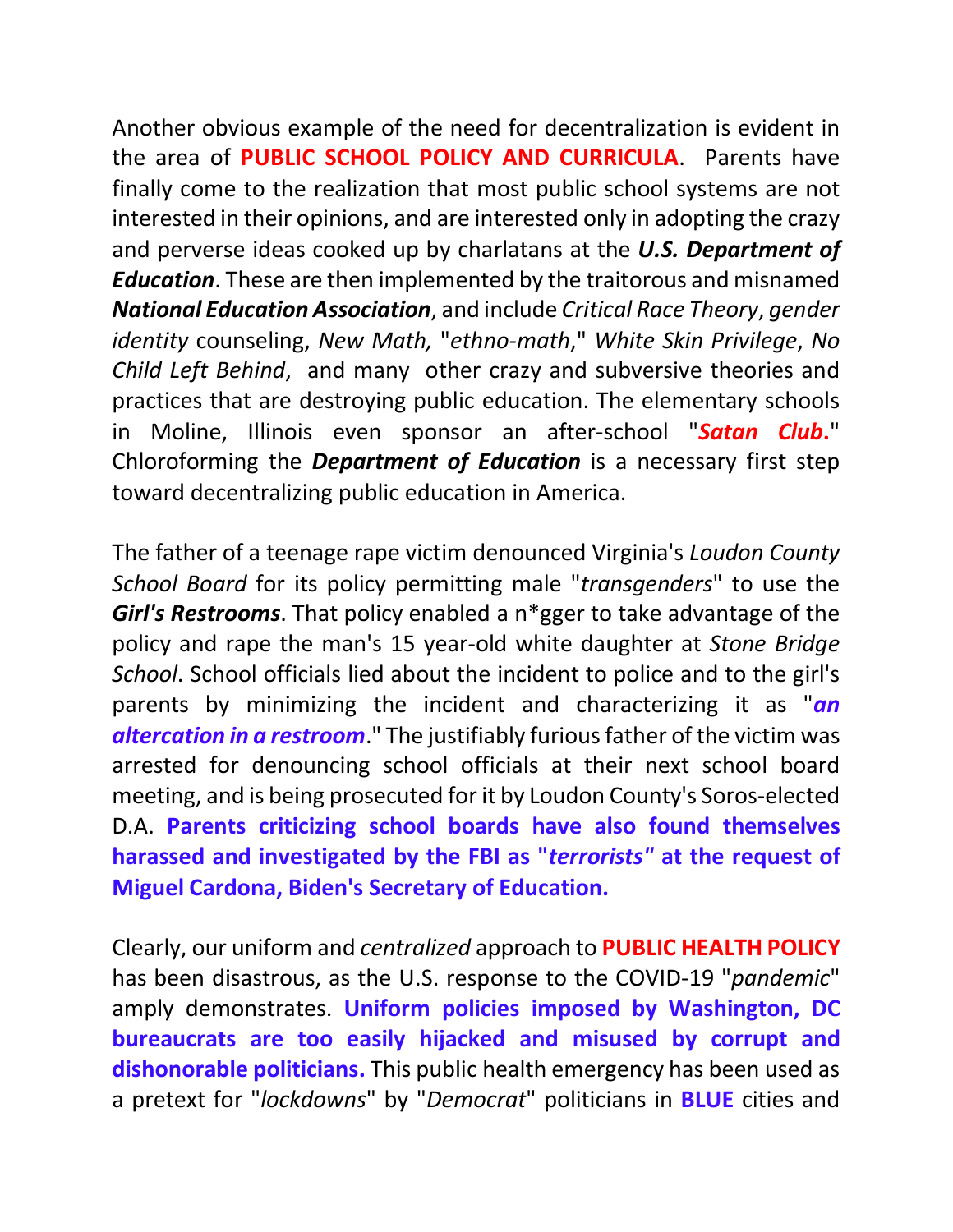states, who seized on the COVID pandemic as an opportunity to destroy the livelihoods of small business owners who are their primary political opposition. Joe Biden's "*universal*" vaccine mandate has even become a necessary prerequisite for keeping one's job in the military as well as the public and private sectors.

**A singular and centralized public health policy also enables powerful lobbyists to unduly influence public health officials, such as the pharmaceutical industry's cozy relationship with Anthony Fauci at the NIAID.** It was Fauci who rejected the readily available, inexpensive and proven therapies for treating COVID-19 -- like *HCQ* and *Ivermectin* -- and wrongly advised President Trump to throw billions of dollars at what has proved to be an ineffective vaccine with unacceptably dangerous sideeffects. Yet, the COVID vaccine *HAS* been extremely lucrative for the pharmaceuticals, despite being ineffective and dangerous. **RED** states rejecting vaccine mandates have consistently shown lower rates of infection and much quicker acquisition of "*herd immunity*" from the COVID-19 virus and its variants than **BLUE** states with vaccine mandates.

In the hands of corrupt and incompetent officials, **U.S. ENERGY POLICY** made in Washington has been equally disastrous for most Americans. In his first official act after stealing the presidency, the godfather of the *Biden Family Crime Syndicate* arbitrarily, capriciously and unilaterally cancelled the *Keystone XL Pipeline* and prohibited oil and gas exploration on public lands. His Executive Orders have also forced the closing of several natural gas pipelines that serve to provide heat for many homes in the Midwest and Northeast. These policies have probably been adopted to encourage America's conversion to so-called "*soft*" energy sources such as electric vehicles.

As a result, the cost of petroleum products have skyrocketed and America's energy self-sufficiency has ground to a halt. Although the U.S. had previously become a net energy *exporter* under Trump, it has once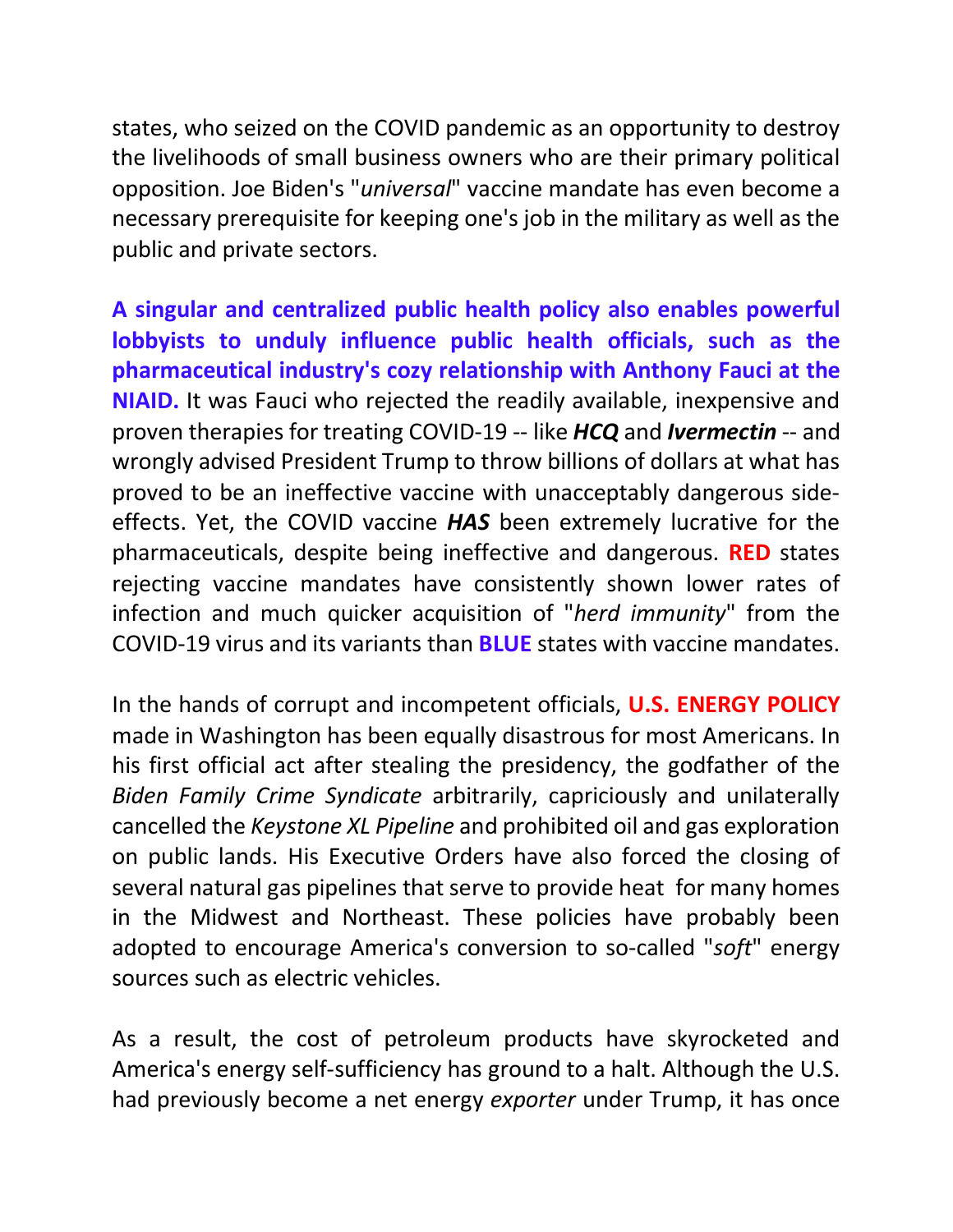again become a crude oil importer from unstable areas such as the Middle East and Latin America. Biden's energy policies have also raised the price of heating oil, propane and natural gas for those dependent on these sources of energy to heat their homes in the winter. **The Biden Administration's energy policy consists of adopting the most insane, irresponsible, and destructive policies that the party's so-called "***environmentalists***" can concoct.** (Most wouldn't know a BTU from their BUTT!)

It's an outrage for the federal government to establish "**GENDER IDENTITY POLICIES**" which the rest of America is expected to acknowledge and observe. **Activist federal judges are** *champing at the bit* **to expand the definition of "***gender"* **and create outrageous new rights for a seemingly endless variety of queer trash**. Unprincipled federal judges appointed by Obama or Clinton would love to expand the meaning of "*sex*" in the *1964 Civil Rights Act* to include every disgusting manifestation of perversion. That would definitely include "*sexual preference*" and "*gender identification*" to appease the kinds of circus freaks who sued Christian-owned bakeries to force them to bake wedding cakes for homosexual "*marriages.*"

Many states and localities are afraid to defy these new definitions of "gender" for fear of ending up in federal court with Merrick Garland's *Department of Injustice* as their opponent. The fraudulent and ludicrous nature of these new policies involving gender have been exposed in many ways, especially where biologically-male "*transgenders*" are permitted to compete in "*women's*" athletic events, where they often dominate their biologically-female opponents. This does a grave disservice to women and girls who have trained most of their lives to compete in their sports. It is the fear of civil litigation or criminal charges that silence those who might otherwise oppose non-traditional definitions of gender.